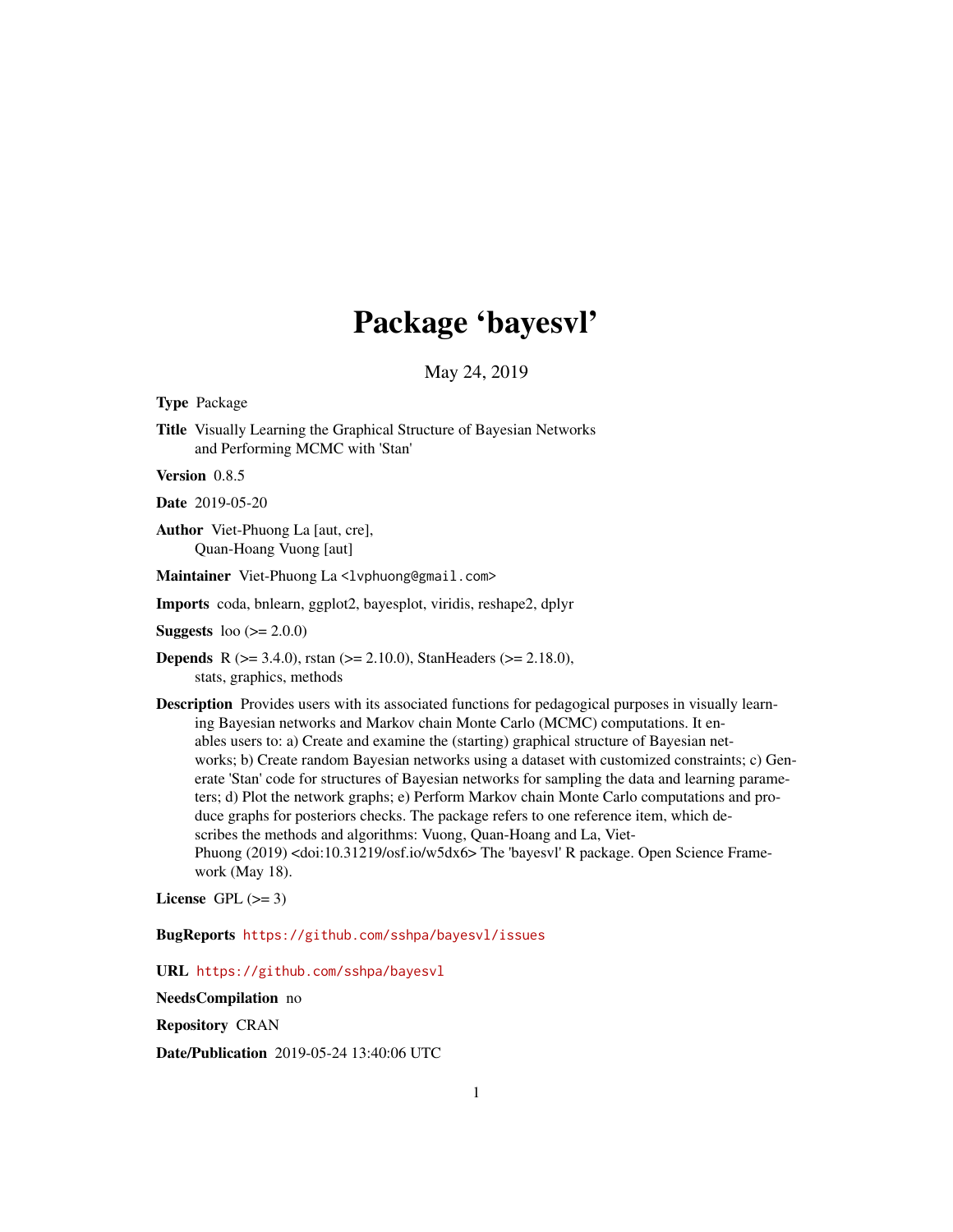# <span id="page-1-0"></span>R topics documented:

| Index | -13 |
|-------|-----|

bayesvl-package *BayesVL package for Bayesian statistical analyses in R*

# <span id="page-1-1"></span>**Description**

The R package for visually learning the graphical structures of Bayesian networks, and performing Hamiltonian MCMC with Stan through [bvl\\_model2Stan](#page-8-1), [bvl\\_modelFit](#page-8-1)

# Details

| Package: | bayesvl        |
|----------|----------------|
| Type:    | Package        |
| Version: | 0.8.0          |
| Date:    | 13 May 2019    |
| License: | $GPL-3$        |
| Website: | <b>Bayesvl</b> |

# Author(s)

Quan-Hoang Vuong, Viet-Phuong La

# References

For documentation, case studies and worked examples, and other tutorial information visit the References section on our Github:

• [github.com/sshpa/bayesvl/master/References/bvl\\_ug\\_en08.pdf](https://github.com/sshpa/bayesvl/raw/master/References/bvl_ug_en08.pdf)

# See Also

[bayesvl-class](#page-10-1), [bvl\\_modelFit](#page-8-1), [bvl\\_model2Stan](#page-8-1)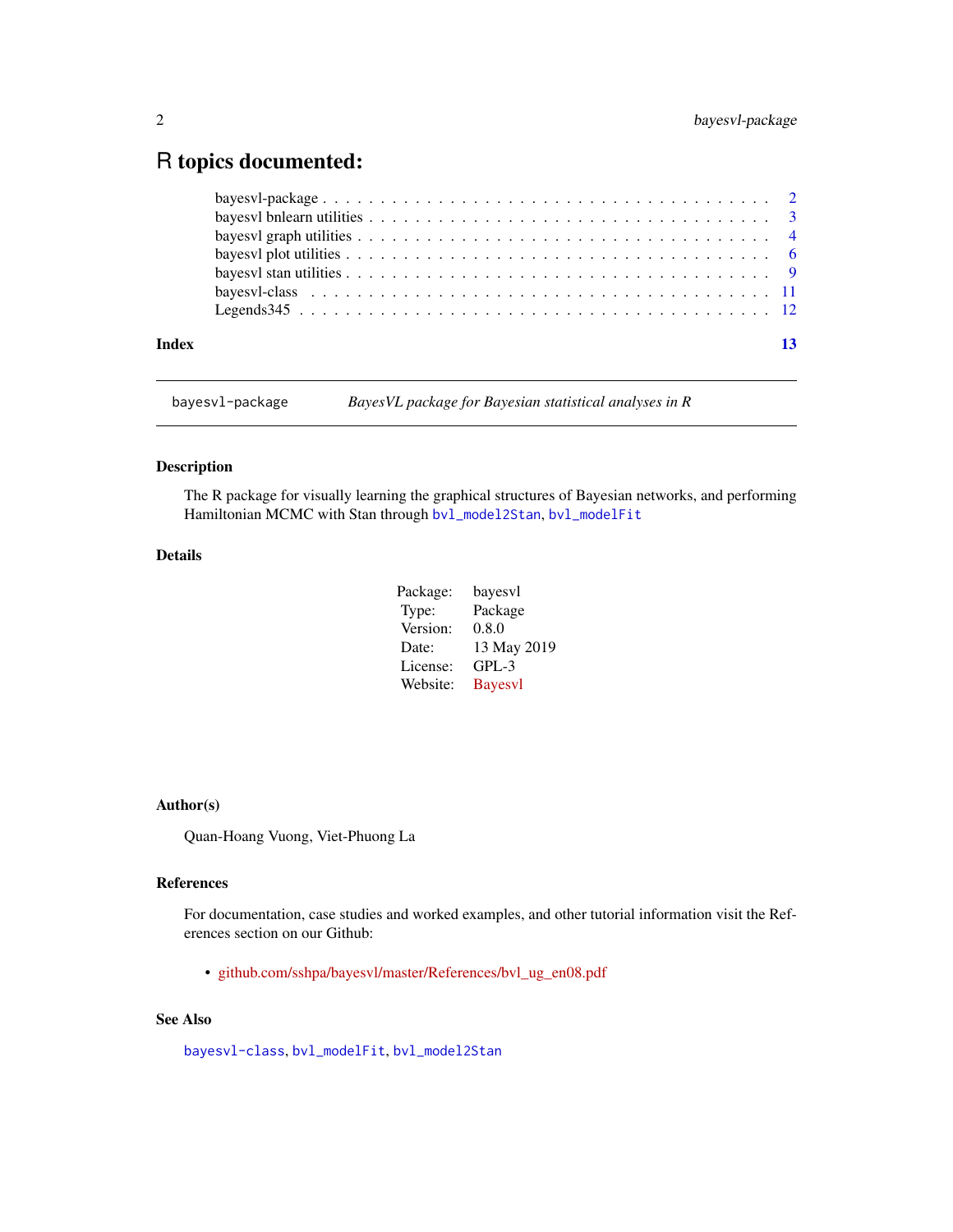# <span id="page-2-0"></span>bayesvl bnlearn utilities 3

## Examples

```
# Design the model in directed acyclic graph
model <- bayesvl()
# add observed data nodes to the model
model <- bvl_addNode(model, "Lie", "binom")
model <- bvl_addNode(model, "B", "binom")
model <- bvl_addNode(model, "C", "binom")
model <- bvl_addNode(model, "T", "binom")
# add path between nodes
model <- bvl_addArc(model, "B", "Lie", "slope")
model <- bvl_addArc(model, "C", "Lie", "slope")
model <- bvl_addArc(model, "T", "Lie", "slope")
  summary(model)
```
bayesvl bnlearn utilities *bnlearn interface for bayesvl objects*

# **Description**

Provides the interface to the functions in the bnlearn package for network diagnostics of an object of class bayesvl.

# Usage

```
# Interface to bn.fit function to fit the parameters of
# a Bayesian network conditional on its structure.
bvl_bnBayes(dag, data = NULL, method = "bayes", iss = 10, ...)# Interface to bnlearn score function to compute the score of the Bayesian network.
bvl_bnScore(dag, data = NULL, ...)# Interface to arc.strength function to measure the strength of the probabilistic
# relationships expressed by the arcs of a Bayesian network.
bvl_bnStrength(dag, data = NULL, criterion = "x2", ...)
# Interface to bn.fit.barchart function to plot fit
# the parameters of a Bayesian network conditional on its structure.
```

```
bvl_bnBarchart(dag, data = NULL, method = "bayes", iss = 10, ...)
```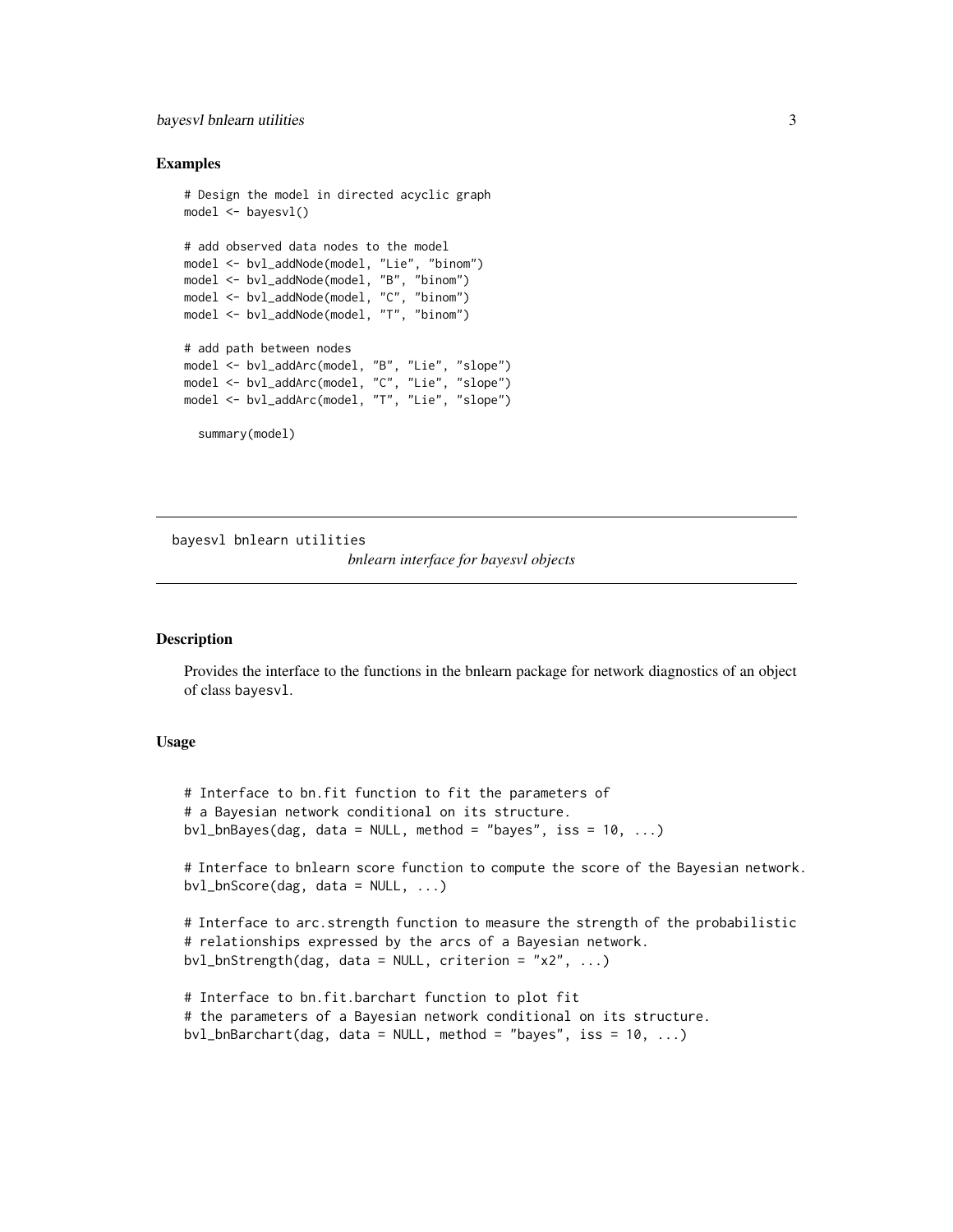#### <span id="page-3-0"></span>Arguments

| dag       | an object of class bayes vl                                                                                                                                                 |
|-----------|-----------------------------------------------------------------------------------------------------------------------------------------------------------------------------|
| data      | a data frame containing the variables in the model.                                                                                                                         |
| method    | a character string, either mle for Maximum Likelihood parameter estimation<br>or bayes for Bayesian parameter estimation (currently implemented only for<br>discrete data). |
| iss       | a numeric value, the imaginary sample size used by the bayes method to estimate<br>the conditional probability tables associated with discrete nodes                        |
| criterion | a character string, the method using for measuring                                                                                                                          |
|           | extra arguments from the generic method                                                                                                                                     |

# Value

bvl\_bnScore() return a number, value of score.

#### Author(s)

La Viet-Phuong, Vuong Quan-Hoang

# References

For documentation, case studies and worked examples, and other tutorial information visit the References section on our Github:

• [github.com/sshpa/bayesvl/master/References/bvl\\_ug\\_en08.pdf](https://github.com/sshpa/bayesvl/raw/master/References/bvl_ug_en08.pdf)

#### bayesvl graph utilities

*Utilities to manipulate graphs*

# Description

Manipulate directed acyclic graph of an object of class bayesvl.

#### Usage

```
# added a new node to the graph.
bvl_addNode(dag, name, dist = "norm", priors = NULL, fun = NULL, out_type = NULL,
  lower = NULL, upper=NULL, test = NULL)
# added a new path between nodes to the graph.
bvl_addArc(dag, from, to, type = "slope", priors = NULL, fun = NULL)
# added a new path between nodes to the graph.
bvl_addArc(dag, from, to, type = "slope", priors = NULL, fun = NULL)
```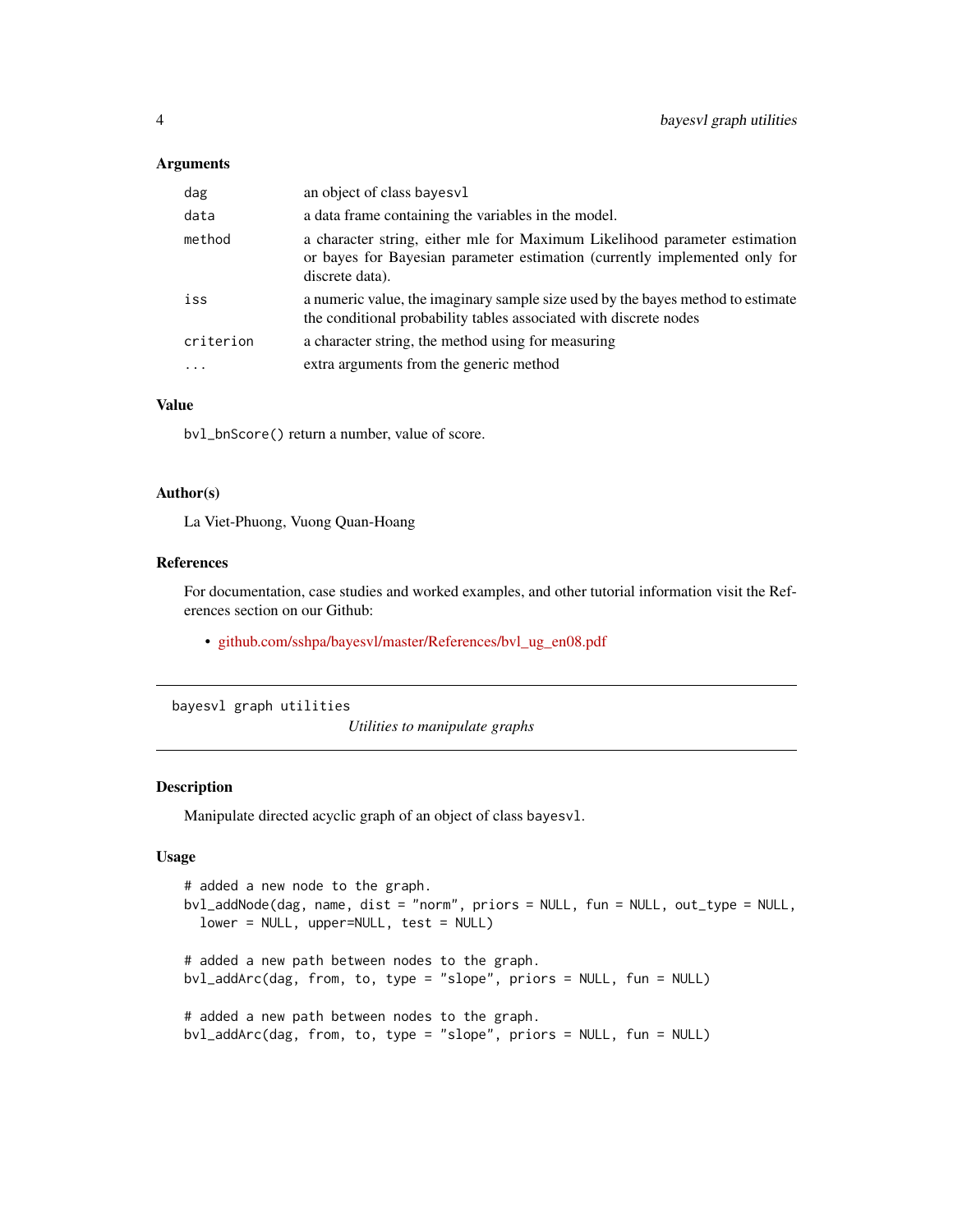# Arguments

| an object of class bayes vl                                           |
|-----------------------------------------------------------------------|
| a character string, the name of a node.                               |
| a character string, distribution code of the node (norm, binom).      |
| a vector of string, the priors of the node or path.                   |
| a character string, the transform function of the node.               |
| a character string, the variable data type (int, real, ).             |
| integer or real, the lower bound of variable data type (int or real). |
| integer or real, the upper bound of variable data type (int or real). |
| a vector of testing values for variable.                              |
| a character string, the name of node the path connect from.           |
| a character string, the name of node the path connect to.             |
| a character string, the path type between nodes (slope, varint, ).    |
|                                                                       |

# Value

bvl\_addNode(), bvl\_addArc() return object class bayesvl.

# Author(s)

La Viet-Phuong, Vuong Quan-Hoang

#### References

For documentation, case studies and worked examples, and other tutorial information visit the References section on our Github:

• [github.com/sshpa/bayesvl/master/References/bvl\\_ug\\_en08.pdf](https://github.com/sshpa/bayesvl/raw/master/References/bvl_ug_en08.pdf)

```
dag = bayesvl()
# add nodes to dag
dag = bvl_addNode(dag, "node1")
dag = bvl_addNode(dag, "node2")
# add the path between two nodes
dag = bvl_addArc(dag, "node1", "node2")
summary(dag)
```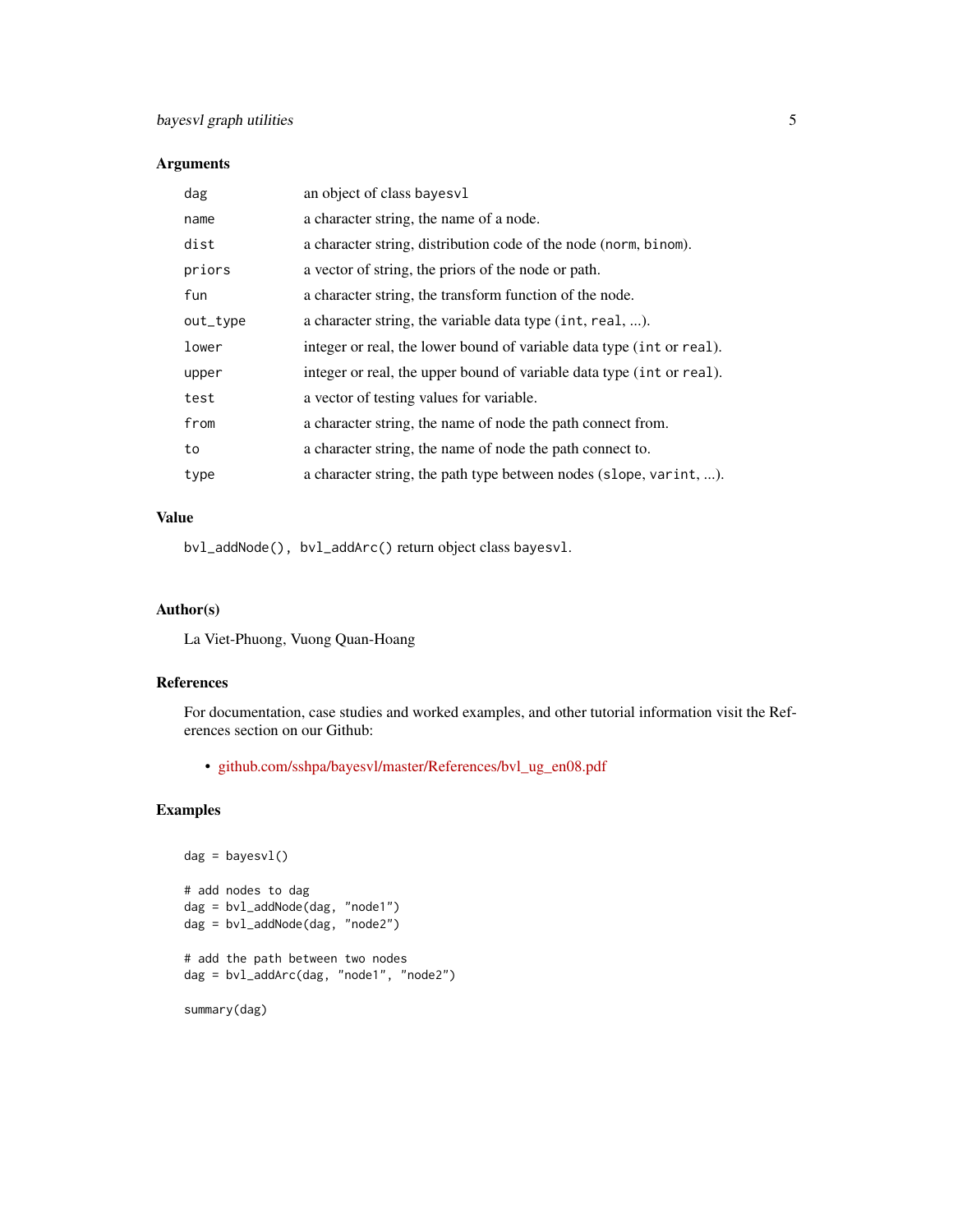<span id="page-5-0"></span>bayesvl plot utilities

*Plot utilities for bayesvl objects*

# **Description**

Provides plot methods and the interface to the MCMC module in the bayesplot package for plotting MCMC draws and diagnostics for an object of class bayesvl.

#### Usage

```
# Plot network diagram to visualize the model
bvl_bnPlot(dag, ...)
# Plots historgram of regression parameters computed from posterior draws in grid layout
bvl_plotParams (dag, row = 2, col = 2, credMass = 0.89, params = NULL)
# The interface to mcmc_intervals for plotting uncertainty intervals
# computed from posterior draws
bvl_plotIntervals (dag, params = NULL, fun = "stat", stat = "mean",
 prob = 0.8, prob_1 = 0.95,
  color_scheme = "blue", labels = NULL)
# The interface to mcmc_intervals for plotting density computed from posterior draws
bvl_plotAreas (dag, params = NULL, fun = "stat", stat = "mean",
 prob = 0.8, prob\_outer = 0.95,
 color_scheme = "blue", labels = NULL)
bvl_plotPairs (dag, params = NULL, fun = "stat", stat = "mean",
 prob = 0.8, prob_outer = 0.95,
 color_scheme = "blue", labels = NULL)
bvl_plotDensity (dag, params = NULL, size = 1, labels = NULL)
bvl_plotDensity2d(dag, x, y, color = NULL, color_scheme = "red", labels = NULL)
bvl_plotTrace (dag, params = NULL)
bvl_plotDiag (dag)
bvl_plotGelman (dag, params = NULL)
bvl_plotGelmans (dag, params = NULL, row = 2, col = 2)
bvl_plotAcfs ( dag, params = NULL, row = 2, col = 2)
bvl_plotTest (dag, y_name, test_name, n = 200, color_scheme = "blue")
```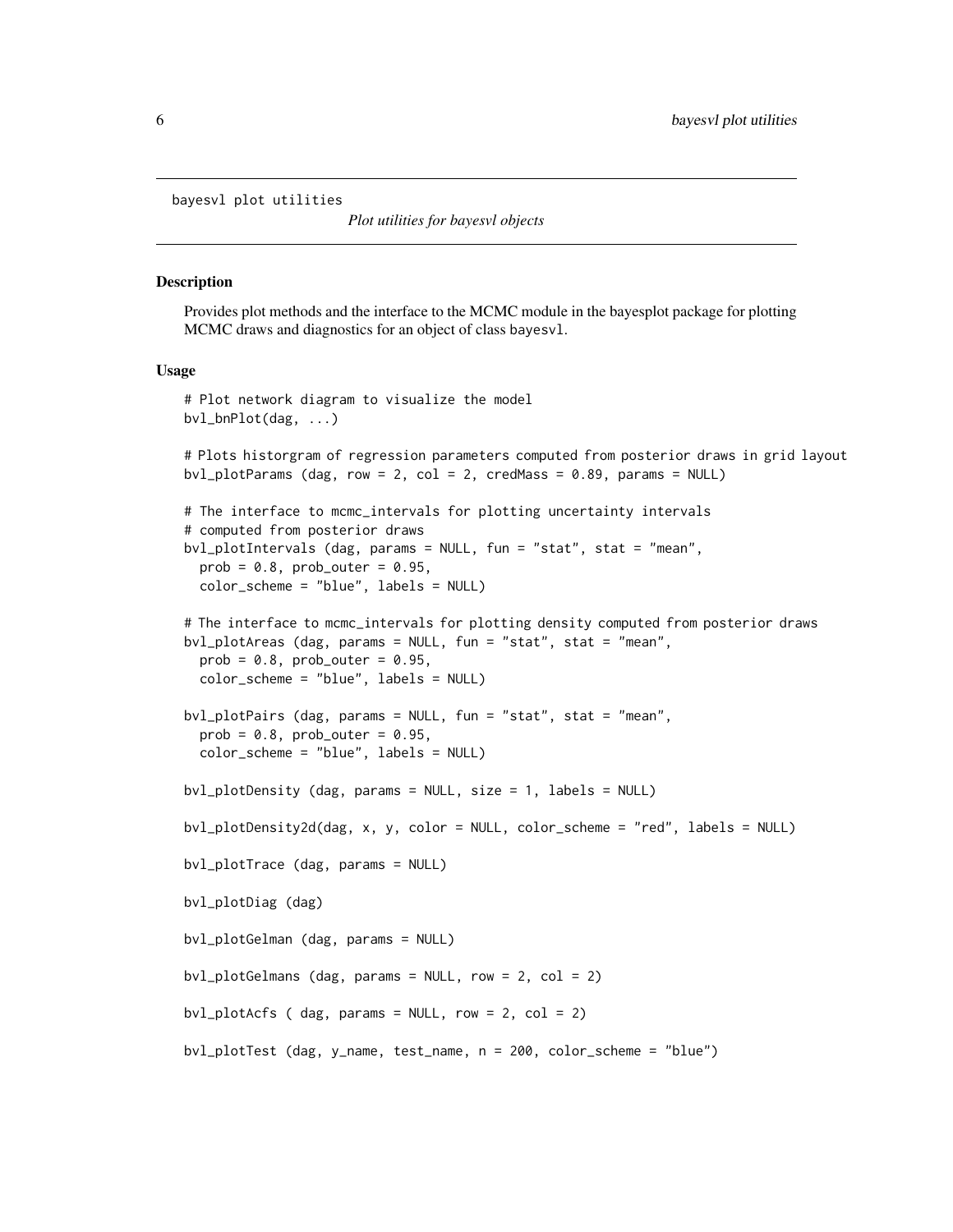# Arguments

| dag          | an object of class bayesvl                                                        |
|--------------|-----------------------------------------------------------------------------------|
| params       | Optional: character vector of parameter names.                                    |
| fun          | Optional: statistic function.                                                     |
| stat         | Optional: the plotting function to call.                                          |
| prob         | Optional: the probability mass to include in the inner interval. Default is 0.8.  |
| prob_outer   | Optional: the probability mass to include in the outer interval. Default is 0.95. |
| row          | Optional: number of rows of grid layout.                                          |
| col          | Optional: number of columns of grid layout.                                       |
| credMass     | Optional: specifying the mass within the credible interval. Default is 0.89.      |
| size         | Optional: the size of line width.                                                 |
| color_scheme | Optional: color scheme. Default is "blue"                                         |
|              | extra arguments from the generic method                                           |
| y_name       | a character string. Name of outcome variable                                      |
| test_name    | a character string. Name of test variable and test value                          |
| n            | number of yrep values to plot                                                     |
| х            | a character string. Name of x parameter to pair with                              |
| У            | a character string. Name of y parameter to pair with                              |
| color        | a character string. Variable for color of points on density plot                  |
| labels       | Optional: character vector of parameter labels.                                   |

# Value

bvl\_plotIntervals(), bvl\_plotPairs() return a ggplot object that can be further customized using the ggplot2 package.

# Author(s)

La Viet-Phuong, Vuong Quan-Hoang

# References

For documentation, case studies and worked examples, and other tutorial information visit the References section on our Github:

• [github.com/sshpa/bayesvl/master/References/bvl\\_ug\\_en08.pdf](https://github.com/sshpa/bayesvl/raw/master/References/bvl_ug_en08.pdf)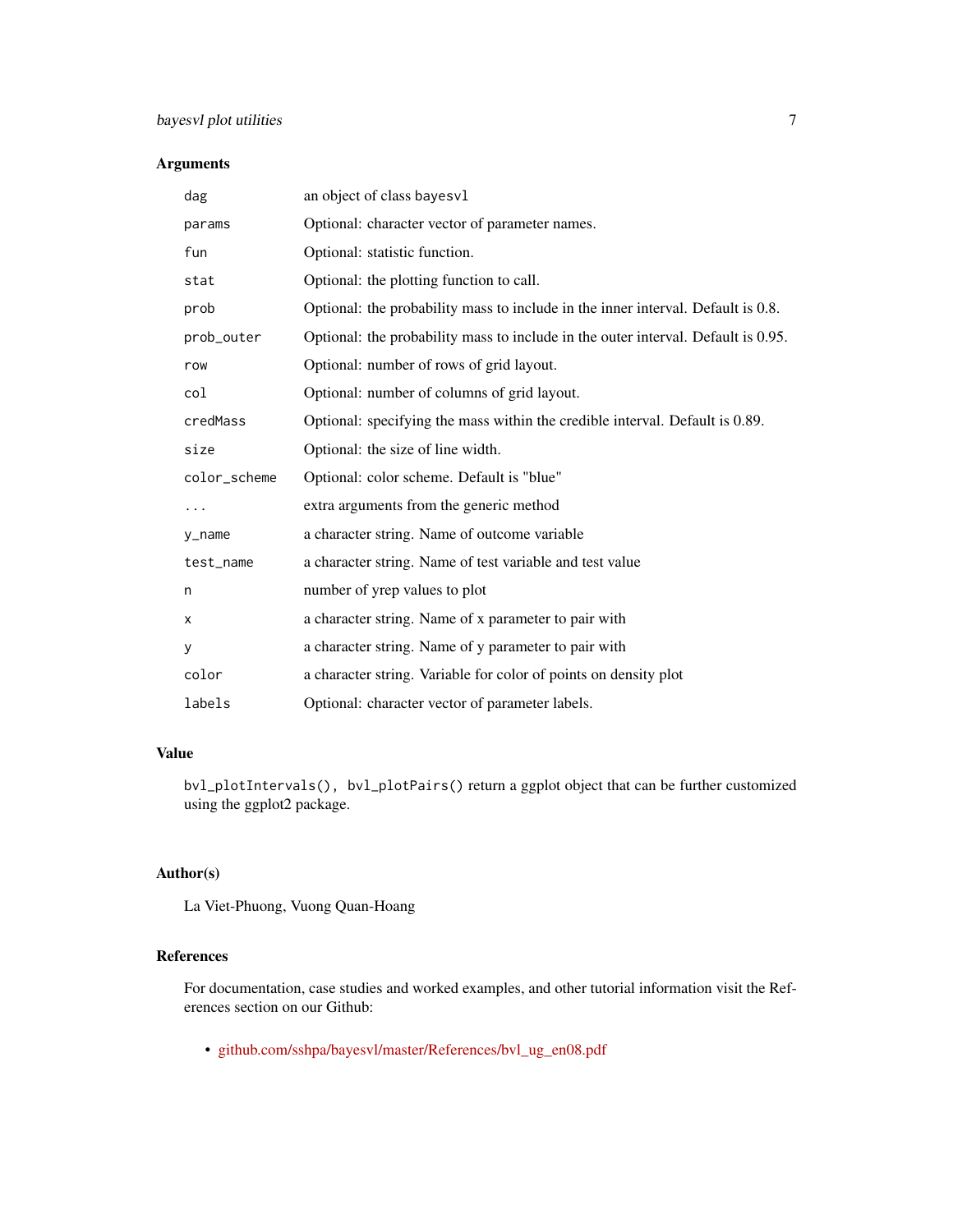#### Examples

## create network model

```
model <- bayesvl()
## add the observed data nodes
model <- bvl_addNode(model, "O", "binom")
model <- bvl_addNode(model, "Lie", "binom")
model <- bvl_addNode(model, "Viol", "binom")
model <- bvl_addNode(model, "VB", "binom")
model <- bvl_addNode(model, "VC", "binom")
model <- bvl_addNode(model, "VT", "binom")
model <- bvl_addNode(model, "Int1", "binom")
model <- bvl_addNode(model, "Int2", "binom")
## add the tranform data nodes and arcs as part of the model
model <- bvl_addNode(model, "B_and_Viol", "trans")
model <- bvl_addNode(model, "C_and_Viol", "trans")
model <- bvl_addNode(model, "T_and_Viol", "trans")
model <- bvl_addArc(model, "VB", "B_and_Viol", "*")
model <- bvl_addArc(model, "Viol", "B_and_Viol", "*")<br>model <- bvl_addArc(model, "VC", "C_and_Viol", "*")
model <- bvl_addArc(model, "VC", "C_and_Viol", "*")<br>model <- bvl_addArc(model, "Viol", "C_and_Viol", "*")
model <- bvl_addArc(model, "Viol",
model <- bvl_addArc(model, "VT", "T_and_Viol", "*")
model <- bvl_addArc(model, "Viol", "T_and_Viol", "*")
model <- bvl_addArc(model, "B_and_Viol", "O", "slope")
model <- bvl_addArc(model, "C_and_Viol", "O", "slope")
model <- bvl_addArc(model, "T_and_Viol", "O", "slope")
model <- bvl_addArc(model, "Viol", "O", "slope")
model <- bvl_addNode(model, "B_and_Lie", "trans")
model <- bvl_addNode(model, "C_and_Lie", "trans")<br>model <- bvl_addNode(model, "T_and_Lie", "trans")
model <- bvl_addNode(model, "T_and_Lie", "trans")<br>model <- bvl_addArc(model, "VB",       "B_and_Lie", "*")
model \leq bvl\_addArc(mod 1, "VB",model <- bvl_addArc(model, "Lie", "B_and_Lie", "*")
model \leq bvl\_addArc(mod 1, "VC",model <- bvl_addArc(model, "Lie", "C_and_Lie", "*")
model <- bvl_addArc(model, "VT", "T_and_Lie", "*")
model <- bvl_addArc(model, "Lie", "T_and_Lie", "*")
model <- bvl_addArc(model, "B_and_Lie", "O", "slope")
model <- bvl_addArc(model, "C_and_Lie", "O", "slope")
model <- bvl_addArc(model, "T_and_Lie", "O", "slope")
model <- bvl_addArc(model, "Lie", "O", "slope")
model <- bvl_addNode(model, "Int1_or_Int2", "trans")
model <- bvl_addArc(model, "Int1", "Int1_or_Int2", "+")
model <- bvl_addArc(model, "Int2", "Int1_or_Int2", "+")
model <- bvl_addArc(model, "Int1_or_Int2", "O", "varint")
## Plot network diagram to visualize the model
```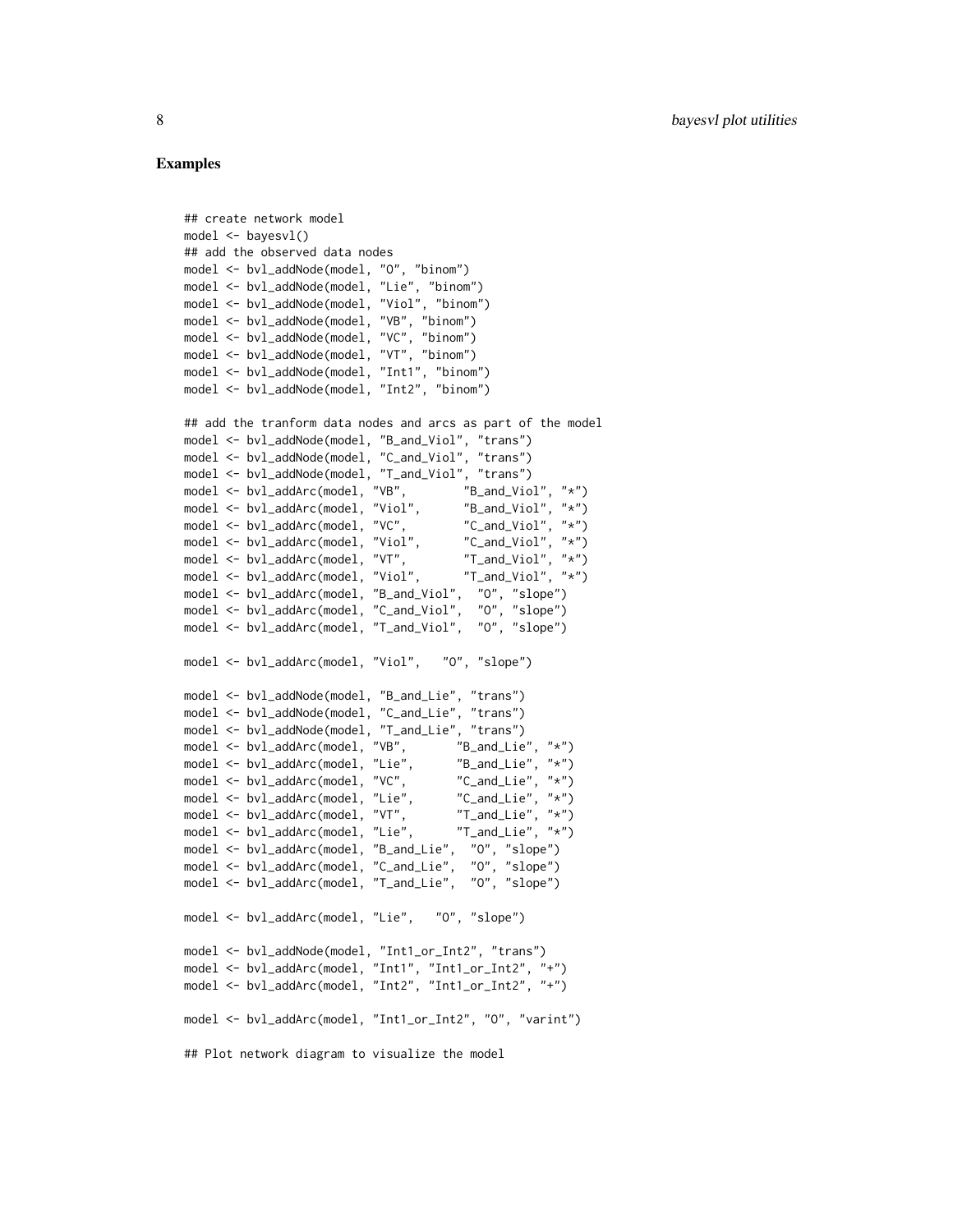<span id="page-8-0"></span>bvl\_bnPlot(model)

bayesvl stan utilities

*Build RStan models from directed acyclic graph*

# <span id="page-8-1"></span>Description

Build Stan models from directed acyclic graph of an object of class bayesvl.

## Usage

```
# build Stan models from directed acyclic graph.
bvl_model2Stan(dag, ppc = "")
# compile and simulate samples from the model.
bvl_modelFit(dag, data, warmup = 1000, iter = 5000, chains = 2, ppc = "", ...)
# summarize the stan priors used for the model.
bvl_stanPriors(dag)
# summarize the stan parameters used for the model.
bvl_stanParams(dag)
```
# summarize the generated formula at the node. bvl\_formula(dag, nodeName, outcome = T, re = F)

# Arguments

| dag      | an object of class bayes vl                                              |
|----------|--------------------------------------------------------------------------|
| data     | a data frame or list containing the data                                 |
| warmup   | Optional: Number of warmup iterations. By default, half of iter          |
| iter     | Optional: Number of iterations of sampling. Default is 5000              |
| chains   | Optional: Number of independent chains to sample from. Default is 2      |
| ppc      | Optional: a character string contains posterior predictive check scripts |
| .        | extra arguments from the generic method                                  |
| nodeName | A character string contains the node name                                |
| outcome  | Optional: Whether show out distribution                                  |
| re       | Optional: Whether run recursive for all up-level nodes                   |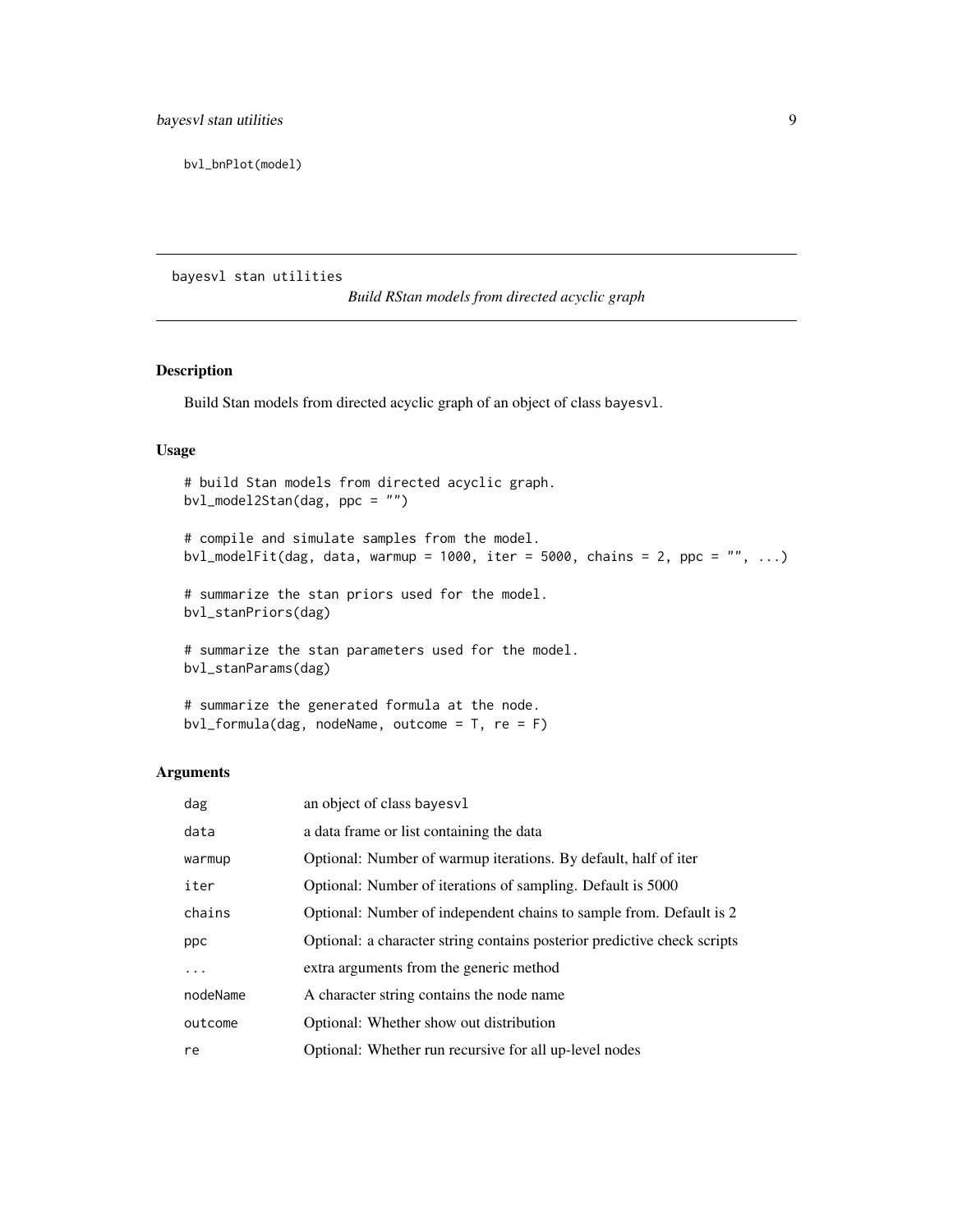# <span id="page-9-0"></span>Value

bvl\_model2Stan() return character string of rstan code generated from the model.

bvl\_modelFit() return an object class bayesvl which contains result with the following slots.

| model                                                                              | Stan model code                      |  |  |
|------------------------------------------------------------------------------------|--------------------------------------|--|--|
| stanfit                                                                            | stanfit object returned by stan      |  |  |
| standata                                                                           | The data                             |  |  |
| pars                                                                               | Parameter names monitored in samples |  |  |
| formula                                                                            | Generated formula from the model     |  |  |
| bv1_stanPriors() return character string of rstan priors generated from the model. |                                      |  |  |

bvl\_stanParams() return character string of rstan parameters generated from the model.

# Author(s)

La Viet-Phuong, Vuong Quan-Hoang

# References

For documentation, case studies and worked examples, and other tutorial information visit the References section on our Github:

• [github.com/sshpa/bayesvl/master/References/bvl\\_ug\\_en08.pdf](https://github.com/sshpa/bayesvl/raw/master/References/bvl_ug_en08.pdf)

```
# Design the model in directed acyclic graph
model <- bayesvl()
model <- bvl_addNode(model, "Lie", "binom")
model <- bvl_addNode(model, "B", "binom")
model <- bvl_addNode(model, "C", "binom")
model <- bvl_addNode(model, "T", "binom")
model <- bvl_addArc(model, "B", "Lie", "slope")
model <- bvl_addArc(model, "C", "Lie", "slope")
model <- bvl_addArc(model, "T", "Lie", "slope")
# Generate the Stan model's code
model_string <- bvl_model2Stan(model)
cat(model_string)
# Show priors in generated Stan model
bvl_stanPriors(model)
```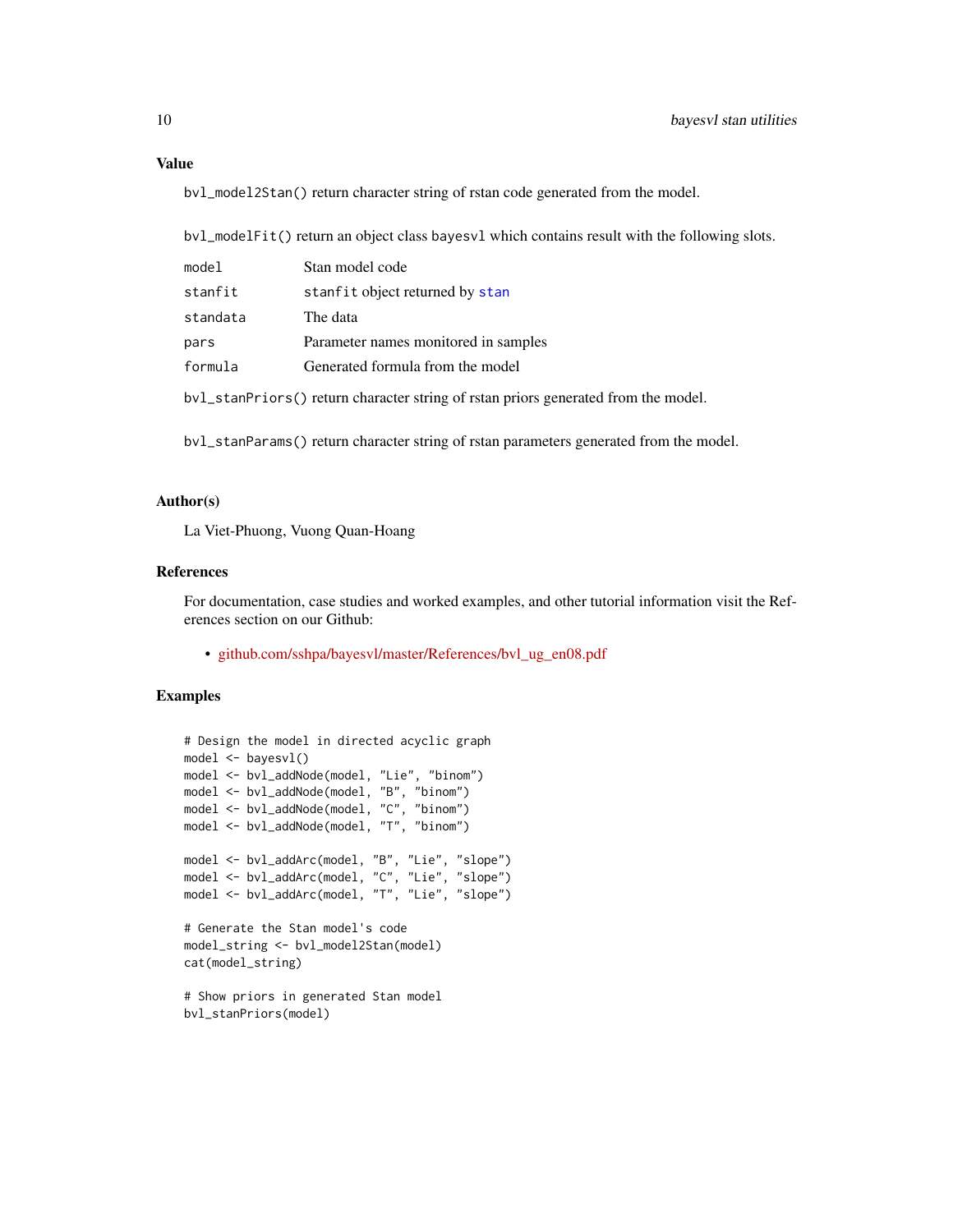<span id="page-10-1"></span><span id="page-10-0"></span>

# Description

This object contains an object of class bayesvl, return by [bayesvl](#page-1-1).

#### Slots

call: Original function call that produced the fit nodes: The list of nodes in model arcs: The list of arcs in model pars: List of parameters stanfit: Object of class stanfit rawdata: Observed data frame standata: Data used in sampling posterior: Coerce to a Data Frame of object of class stanfit elapsed: Elapsed time of MCMC simulation

# Methods

show signature(object = "bayesvl"): print the default summary for the model. summary Displays the model slot.

#### References

For documentation, case studies and worked examples, and other tutorial information visit the References section on our Github:

• [github.com/sshpa/bayesvl/master/References/bvl\\_ug\\_en08.pdf](https://github.com/sshpa/bayesvl/raw/master/References/bvl_ug_en08.pdf)

# See Also

[bayesvl](#page-1-1)

```
# Design the model in directed acyclic graph
model <- bayesvl()
# add observed data nodes to the model
model <- bvl_addNode(model, "Lie", "binom")
model <- bvl_addNode(model, "B", "binom")
model <- bvl_addNode(model, "C", "binom")
```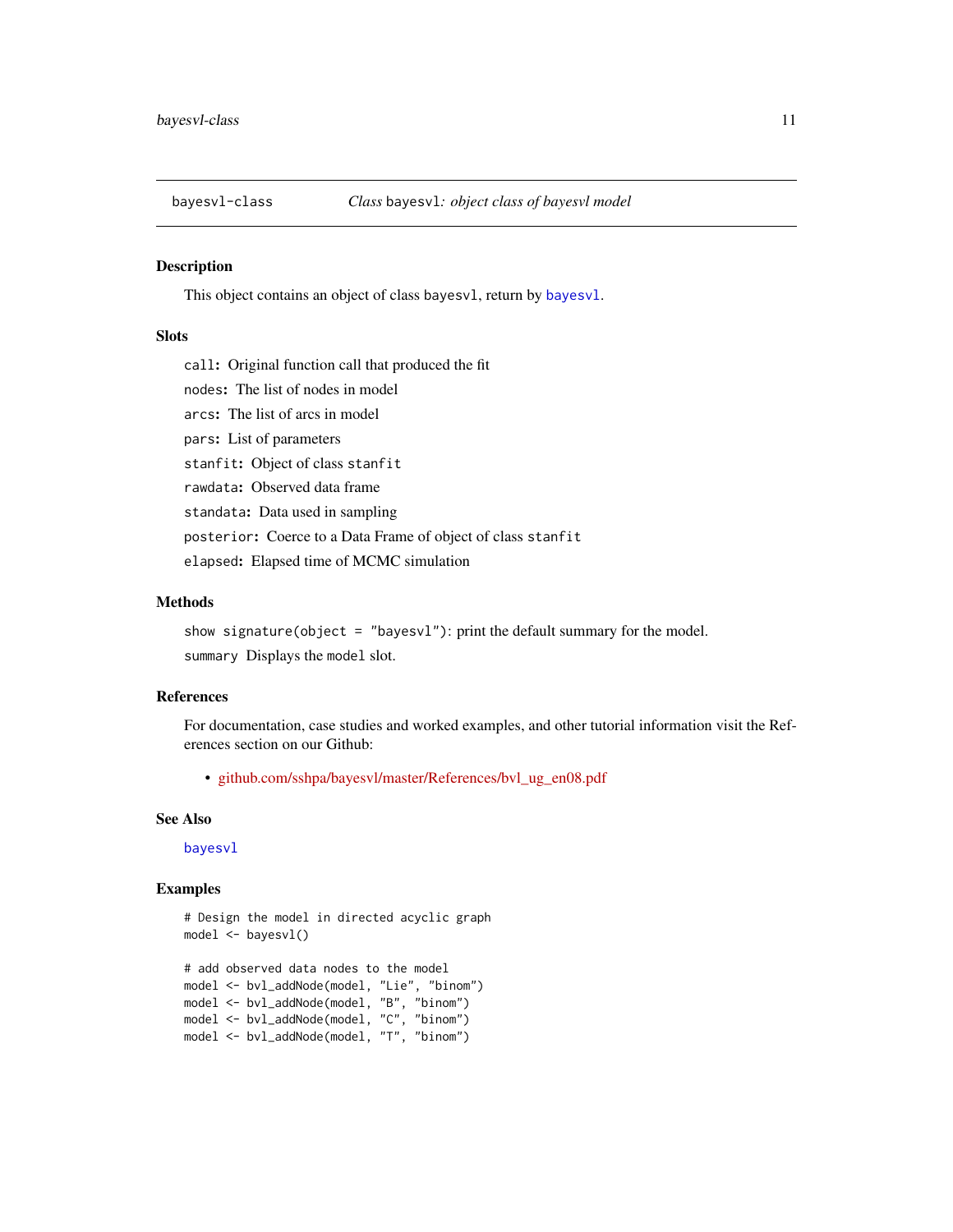```
# add path between nodes
model <- bvl_addArc(model, "B", "Lie", "slope")
model <- bvl_addArc(model, "C", "Lie", "slope")
model <- bvl_addArc(model, "T", "Lie", "slope")
 summary(model)
```
Legends345 *Legends345 data*

#### Description

Legends345.

#### Usage

data(Legends345)

# Format

- 1. O : Whether or not happy ending for main character
- 2. VB : Whether or not the main character behaves in accordance with the core values of Buddhism
- 3. VC : Whether or not the main character behaves in accordance with the core values of Confucianism
- 4. VT : Whether or not the main character behaves in accordance with the core values of Taoism
- 5. Lie : Whether or not the main character tells lie
- 6. Viol : Whether or not the main character commits acts of violence
- 7. Int1 : Whether there are interventions from the supernatural world
- 8. Int2 : Whether there are interventions from the human world

#### References

For documentation, case studies and worked examples, and other tutorial information visit the References section on our Github:

• [github.com/sshpa/bayesvl/master/References/bvl\\_ug\\_en08.pdf](https://github.com/sshpa/bayesvl/raw/master/References/bvl_ug_en08.pdf)

```
data(Legends345)
```

```
data1 <- Legends345
head(data1)
```
<span id="page-11-0"></span>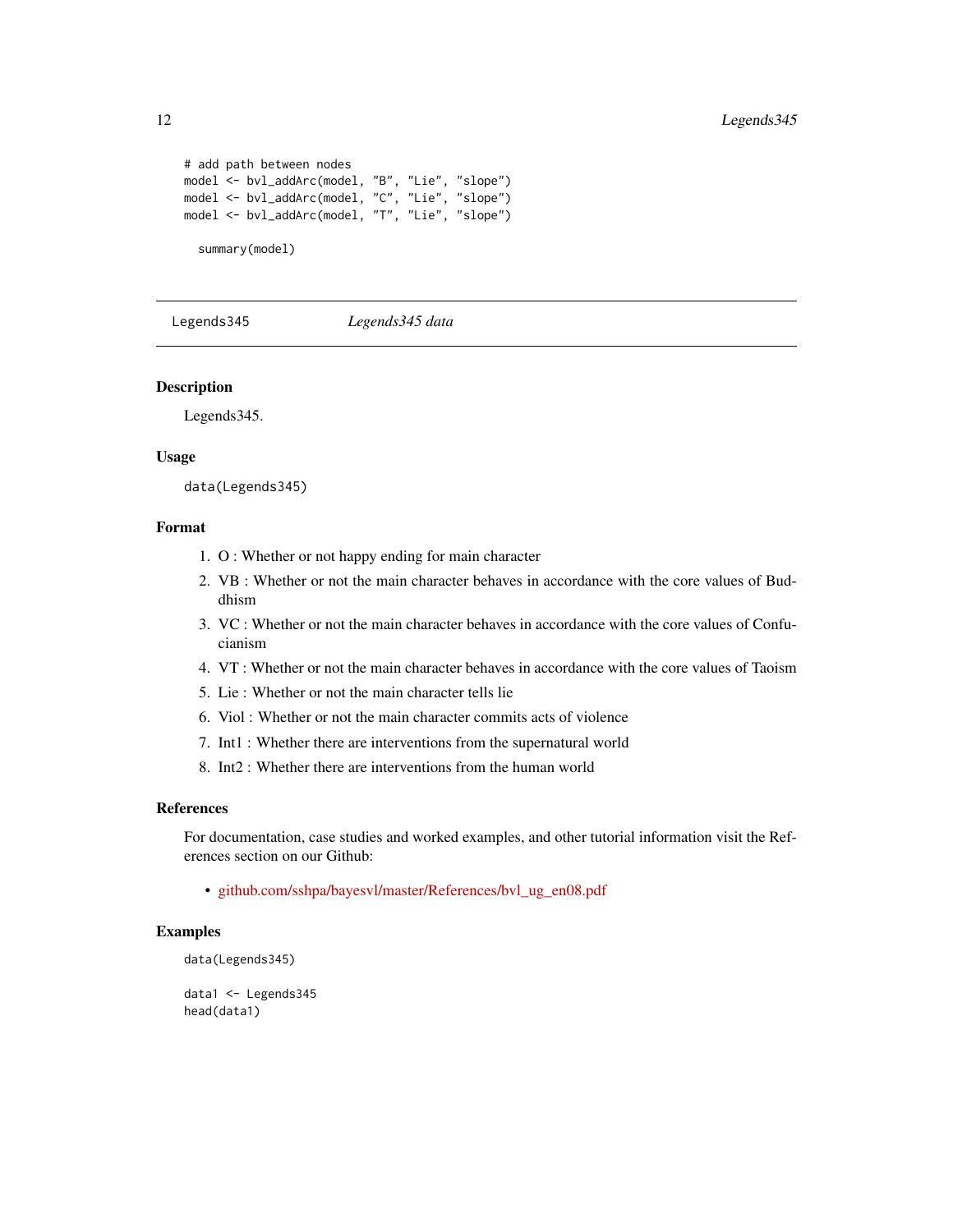# <span id="page-12-0"></span>**Index**

∗Topic bayesvl bayesvl-package, [2](#page-1-0) ∗Topic classes bayesvl-class, [11](#page-10-0) ∗Topic directed acyclic graphs, bayesvl, bayesvl bnlearn bayesvl bnlearn utilities, [3](#page-2-0) ∗Topic directed acyclic graphs, bayesvl, bayesvl plots bayesvl plot utilities, [6](#page-5-0) ∗Topic directed acyclic graphs, bayesvl bayesvl graph utilities, [4](#page-3-0) bayesvl stan utilities, [9](#page-8-0) ∗Topic legends Legends345, [12](#page-11-0) ∗Topic package bayesvl-package, [2](#page-1-0) bayesvl, *[11](#page-10-0)* bayesvl *(*bayesvl-package*)*, [2](#page-1-0) bayesvl bnlearn *(*bayesvl bnlearn utilities*)*, [3](#page-2-0) bayesvl bnlearn utilities, [3](#page-2-0) bayesvl graph utilities, [4](#page-3-0) bayesvl graphs *(*bayesvl graph utilities*)*, [4](#page-3-0) bayesvl plot utilities, [6](#page-5-0) bayesvl plots *(*bayesvl plot utilities*)*, [6](#page-5-0) bayesvl stan *(*bayesvl stan utilities*)*, [9](#page-8-0) bayesvl stan utilities, [9](#page-8-0) bayesvl-class, [11](#page-10-0) bayesvl-package, [2](#page-1-0) bvl\_addArc *(*bayesvl graph utilities*)*, [4](#page-3-0) bvl\_addArc,bayesvl-method *(*bayesvl-class*)*, [11](#page-10-0) bvl\_addNode *(*bayesvl graph utilities*)*, [4](#page-3-0) bvl\_addNode,bayesvl-method *(*bayesvl-class*)*, [11](#page-10-0)

bvl\_bnBarchart *(*bayesvl bnlearn utilities*)*, [3](#page-2-0) bvl\_bnBarchart,bayesvl-method *(*bayesvl bnlearn utilities*)*, [3](#page-2-0) bvl\_bnBayes *(*bayesvl bnlearn utilities*)*, [3](#page-2-0) bvl\_bnBayes,bayesvl-method *(*bayesvl bnlearn utilities*)*, [3](#page-2-0) bvl\_bnPlot *(*bayesvl plot utilities*)*, [6](#page-5-0) bvl\_bnPlot,bayesvl-method *(*bayesvl bnlearn utilities*)*, [3](#page-2-0) bvl\_bnScore *(*bayesvl bnlearn utilities*)*, [3](#page-2-0) bvl\_bnScore,bayesvl-method *(*bayesvl bnlearn utilities*)*, [3](#page-2-0) bvl\_bnStrength *(*bayesvl bnlearn utilities*)*, [3](#page-2-0) bvl\_bnStrength,bayesvl-method *(*bayesvl bnlearn utilities*)*, [3](#page-2-0) bvl\_formula *(*bayesvl stan utilities*)*, [9](#page-8-0) bvl\_model2Stan, *[2](#page-1-0)* bvl\_model2Stan *(*bayesvl stan utilities*)*, [9](#page-8-0) bvl\_modelFit, *[2](#page-1-0)* bvl\_modelFit *(*bayesvl stan utilities*)*, [9](#page-8-0) bvl\_modelFit,bayesvl-method *(*bayesvl-class*)*, [11](#page-10-0) bvl\_plotAcfs *(*bayesvl plot utilities*)*, [6](#page-5-0) bvl\_plotAreas *(*bayesvl plot utilities*)*, [6](#page-5-0) bvl\_plotDensity *(*bayesvl plot utilities*)*, [6](#page-5-0) bvl\_plotDensity2d *(*bayesvl plot utilities*)*, [6](#page-5-0) bvl\_plotDiag *(*bayesvl plot utilities*)*, [6](#page-5-0) bvl\_plotGelman *(*bayesvl plot utilities*)*, [6](#page-5-0) bvl\_plotGelmans *(*bayesvl plot utilities*)*, [6](#page-5-0)